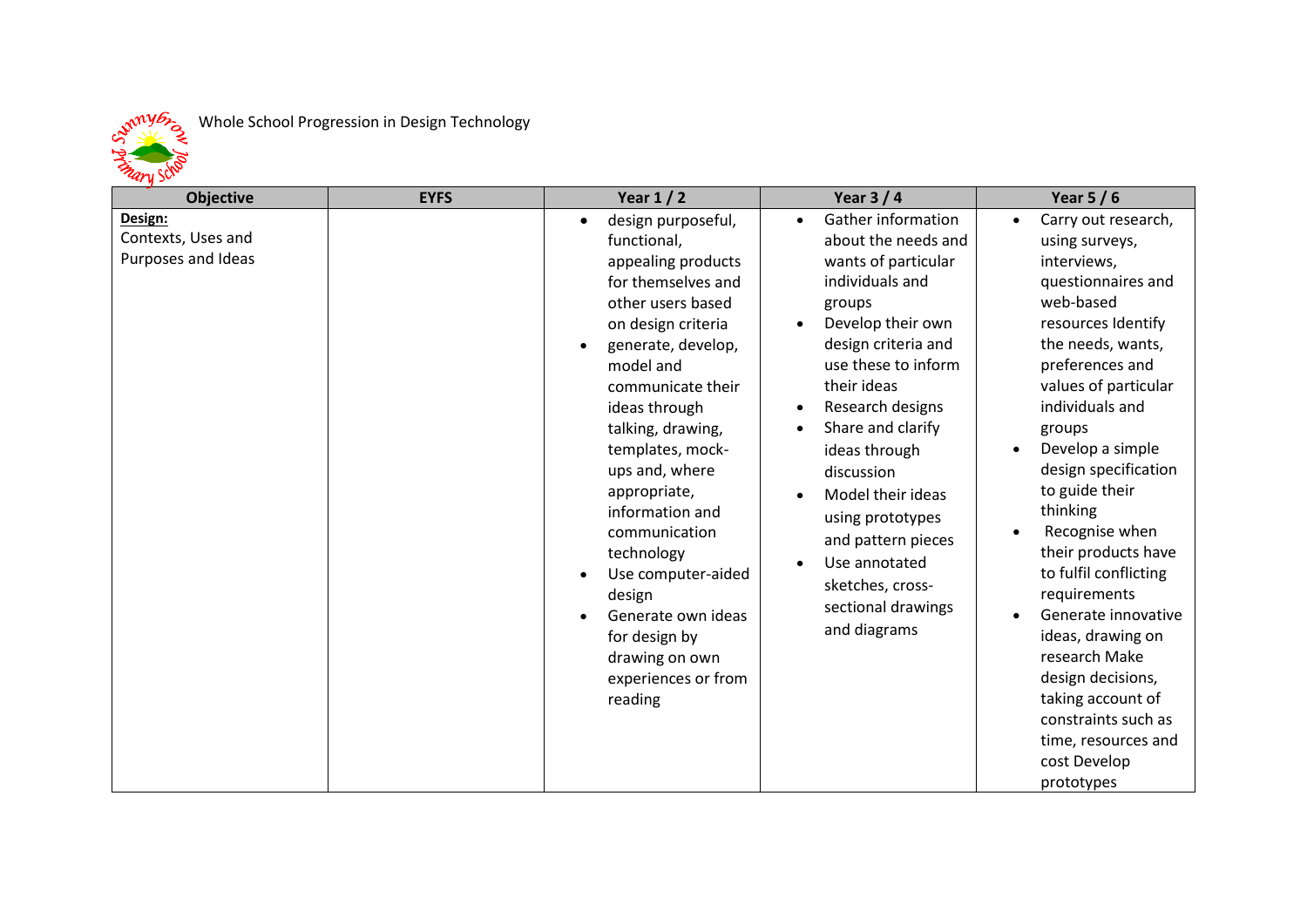| Make:<br>Planning, Practical Skills and<br>Techniques | Select from a range<br>$\bullet$<br>of tools and<br>equipment<br>explaining their<br>choices<br>Select from a range<br>of materials and<br>components<br>according to their<br>characteristics<br>Follow procedures<br>for safety<br>Use and make own<br>templates<br>Measure, mark out,<br>cut out and shape<br>materials and<br>components<br>Assemble, join and<br>combine materials<br>and components<br>Use simple fixing<br>materials e.g.<br>temporary - paper<br>clips tape and<br>permanent - glue, | Select tools and<br>$\bullet$<br>equipment suitable<br>for the task<br>Start to explain their<br>choice of tools and<br>equipment in<br>relation to the skills<br>and techniques they<br>will be using<br>Select materials and<br>components<br>suitable for the task<br>Start to explain their<br>choice of materials<br>and components<br>according to<br>functional<br>properties and<br>aesthetic qualities<br>Order the main<br>stages of making<br>Produce detailed<br>lists of tools,<br>equipment and<br>materials that they<br>need | Select tools and<br>$\bullet$<br>equipment suitable<br>for the task<br>Explain their choice<br>of tools and<br>equipment in<br>relation to the skills<br>and techniques they<br>will be using<br>Select materials and<br>components suitable<br>for the task<br>Explain their choice<br>of materials and<br>components<br>according to<br>functional<br>properties and<br>aesthetic qualities<br>Order the main<br>stages of making<br>Produce detailed<br>lists of tools,<br>equipment and<br>materials that they<br>need |
|-------------------------------------------------------|--------------------------------------------------------------------------------------------------------------------------------------------------------------------------------------------------------------------------------------------------------------------------------------------------------------------------------------------------------------------------------------------------------------------------------------------------------------------------------------------------------------|----------------------------------------------------------------------------------------------------------------------------------------------------------------------------------------------------------------------------------------------------------------------------------------------------------------------------------------------------------------------------------------------------------------------------------------------------------------------------------------------------------------------------------------------|----------------------------------------------------------------------------------------------------------------------------------------------------------------------------------------------------------------------------------------------------------------------------------------------------------------------------------------------------------------------------------------------------------------------------------------------------------------------------------------------------------------------------|
|                                                       | staples<br>Use finishing<br>techniques,<br>including those from                                                                                                                                                                                                                                                                                                                                                                                                                                              | Measure, mark out,<br>cut and shape<br>materials and<br>components with                                                                                                                                                                                                                                                                                                                                                                                                                                                                      | Accurately measure<br>to nearest mm,<br>mark out, cut and<br>shape materials and                                                                                                                                                                                                                                                                                                                                                                                                                                           |
|                                                       | art and design                                                                                                                                                                                                                                                                                                                                                                                                                                                                                               | some accuracy<br>Assemble, join and<br>combine materials                                                                                                                                                                                                                                                                                                                                                                                                                                                                                     | components<br>Accurately<br>assemble, join and                                                                                                                                                                                                                                                                                                                                                                                                                                                                             |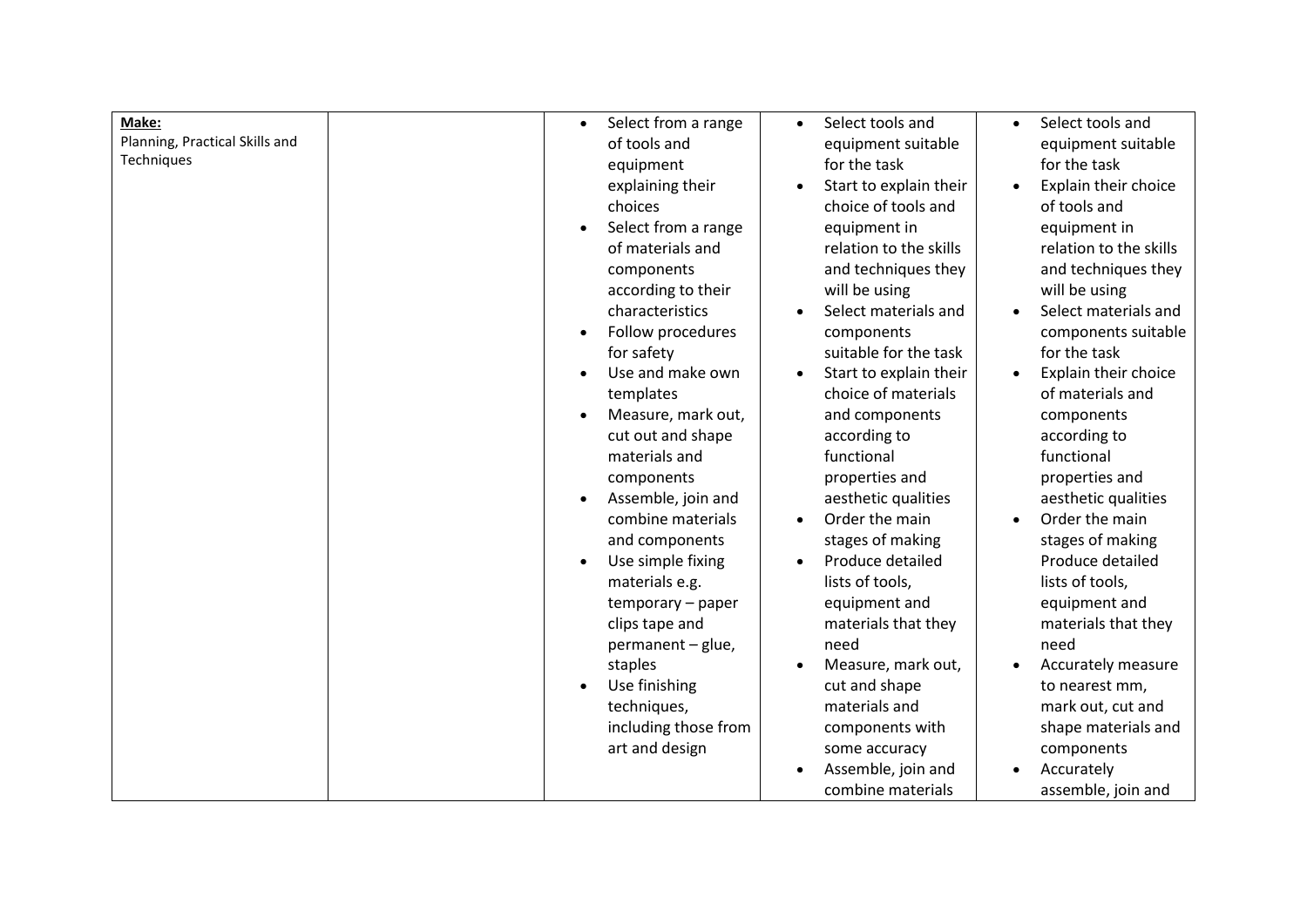|                                                                     |                                                                                                                                                                                                                                                                                                                                                                              | and components<br>with some accuracy<br>apply a range of<br>finishing techniques,<br>include those from<br>art and design, with<br>some accuracy                                                                                                                                                                                                                                                          | combine materials/<br>components<br>Accurately apply a<br>$\bullet$<br>range of finishing<br>techniques,<br>including those from<br>art and design<br>Use techniques that<br>involve a number of<br>steps<br>Demonstrate<br>resourcefulness, e.g.<br>make refinements                                                                                                                                            |
|---------------------------------------------------------------------|------------------------------------------------------------------------------------------------------------------------------------------------------------------------------------------------------------------------------------------------------------------------------------------------------------------------------------------------------------------------------|-----------------------------------------------------------------------------------------------------------------------------------------------------------------------------------------------------------------------------------------------------------------------------------------------------------------------------------------------------------------------------------------------------------|------------------------------------------------------------------------------------------------------------------------------------------------------------------------------------------------------------------------------------------------------------------------------------------------------------------------------------------------------------------------------------------------------------------|
| Evaluate:<br>own ideas and products as well<br>as existing products | Talk about their<br>$\bullet$<br>design ideas and<br>what they are<br>making<br>Make simple<br>judgements about<br>their products and<br>ideas against design<br>criteria<br>Suggest how their<br>products could be<br>improved<br><b>Evaluating products</b><br>and components<br>used<br>Investigate - what<br>products are, who<br>they are for, how<br>they are made and | Identify the<br>$\bullet$<br>strengths and<br>weaknesses of their<br>ideas and products<br>Consider the views<br>of others, including<br>intended users, to<br>improve their work<br>Investigate - who<br>$\bullet$<br>designed and made<br>the products, where<br>products were<br>designed and made,<br>when products were<br>designed and made<br>and whether<br>products can be<br>recycled or reused | Critically evaluate<br>$\bullet$<br>the quality of the<br>design, manufacture<br>and fitness for<br>purpose of their<br>products as they<br>design and make<br>Compare their ideas<br>and products to<br>their original design<br>specification<br>Investigate - how<br>$\bullet$<br>much products cost<br>to make, how<br>innovative products<br>are and how<br>sustainable the<br>materials in<br>products are |